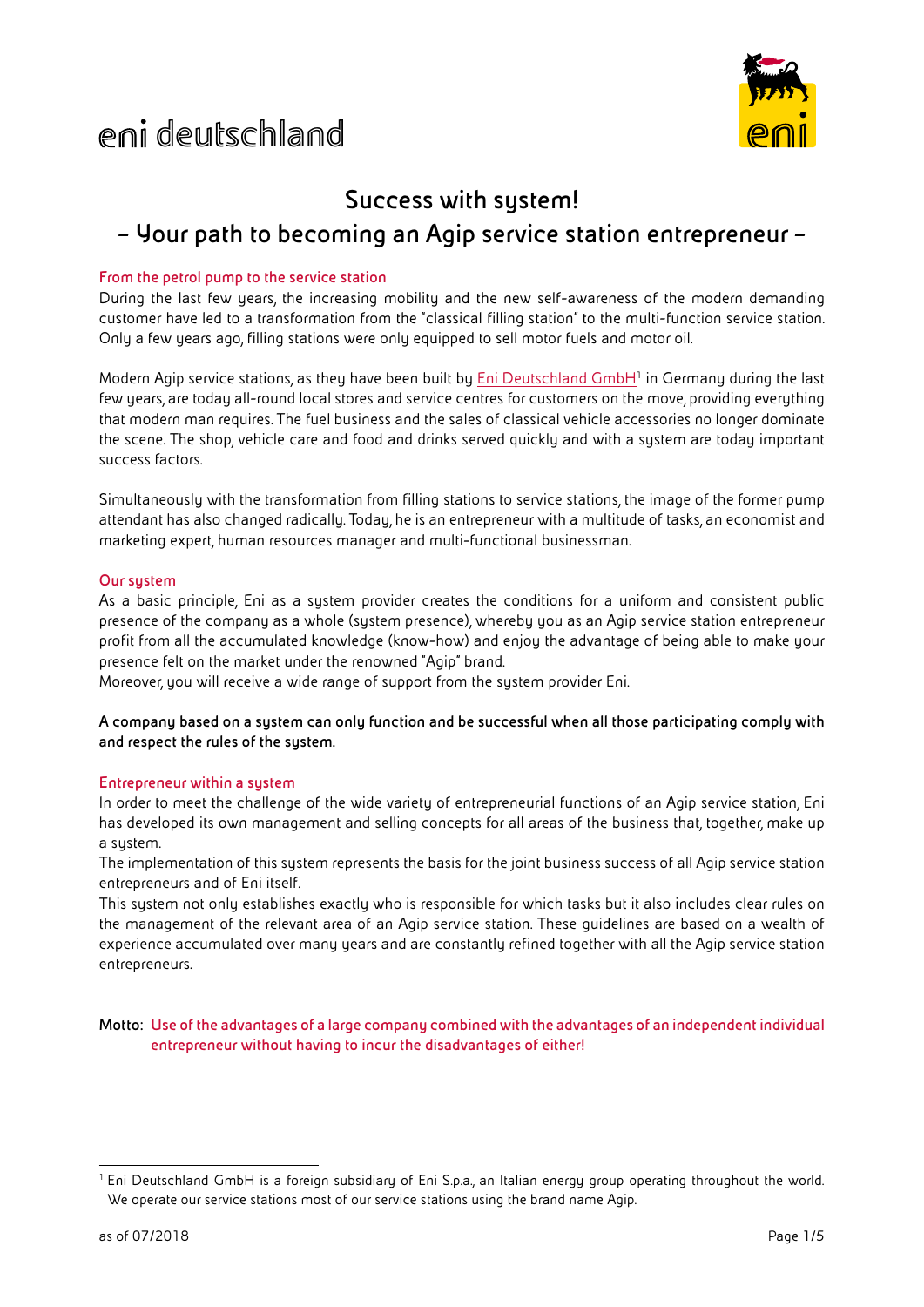

# deutschland

Through a structure based on a division of labour, every partner exercises the function at his level to which he is best suited due to his qualifications as well as the means at his disposal and his opportunities. This division within a system can be represented as follows:

|                                 | Eni                                                                                                                                               | Agip service station entrepreneur                                                           |
|---------------------------------|---------------------------------------------------------------------------------------------------------------------------------------------------|---------------------------------------------------------------------------------------------|
| <b>Service station</b>          | • Provision of a fully equipped Agip<br>service station ready to start business                                                                   | • Financing working capital (e.g. inven-<br>tories in the shop, operating costs)            |
|                                 | • Complete maintenance of<br>technical equipment and<br>elimination of malfunctions                                                               | · Day-to-day minor maintenance work<br>• Minor investments (e.g. vacuum<br>cleaners)        |
| <b>Commercial</b><br>management | • Business planning                                                                                                                               | • Business planning<br>• Business management of the<br>service station                      |
|                                 | • Support and advice in all areas<br>of the business                                                                                              | • Organisation pf operations                                                                |
|                                 | • Cash system, accounting system                                                                                                                  | • Data input, human resources manage-<br>ment, documents management                         |
| <b>Marketing and sales</b>      | • Market communications,<br>display of the "Agip" trademark                                                                                       | • Sales in the service station                                                              |
|                                 |                                                                                                                                                   | • Customer contact and acquisition<br>of customers                                          |
|                                 | • Development of sales concepts for<br>the areas of motor fuels and lubricants,<br>shop, vehicle care and servicing,<br>services, food and drinks | • Cooperation in creating these<br>concepts and                                             |
|                                 |                                                                                                                                                   | • Implementation of these concepts                                                          |
|                                 | • Provision of of Agip quality products<br>(motor fuels and lubricants)                                                                           | • Provision of sufficient security<br>(dependent on sales) for the<br>agency goods supplied |
|                                 |                                                                                                                                                   | • Advice on products                                                                        |
|                                 | • Cooperation with suppliers who<br>meet Agip's high standards as<br>regards quality and competitiveness                                          | • Advantage due to favourable<br>purchasing conditions and<br>reliable suppliers            |
|                                 | • Document plans, inventory<br>management                                                                                                         | • Implementation, storage                                                                   |
|                                 | • Observation of the domestic market                                                                                                              | • Observation of the local market                                                           |
|                                 | • Development of corporate identity<br>(uniform appearance on the market)                                                                         | • Compliance with CI guidelines<br>(e.g. working clothes, maintenance,<br>cleanliness etc.) |
|                                 | • Development and provision of manuals                                                                                                            |                                                                                             |
|                                 | • Regional and cross-region<br>advertising activities                                                                                             |                                                                                             |
|                                 | • Guidelines for product placement and<br>sales area layout                                                                                       | • Implementation of guidelines                                                              |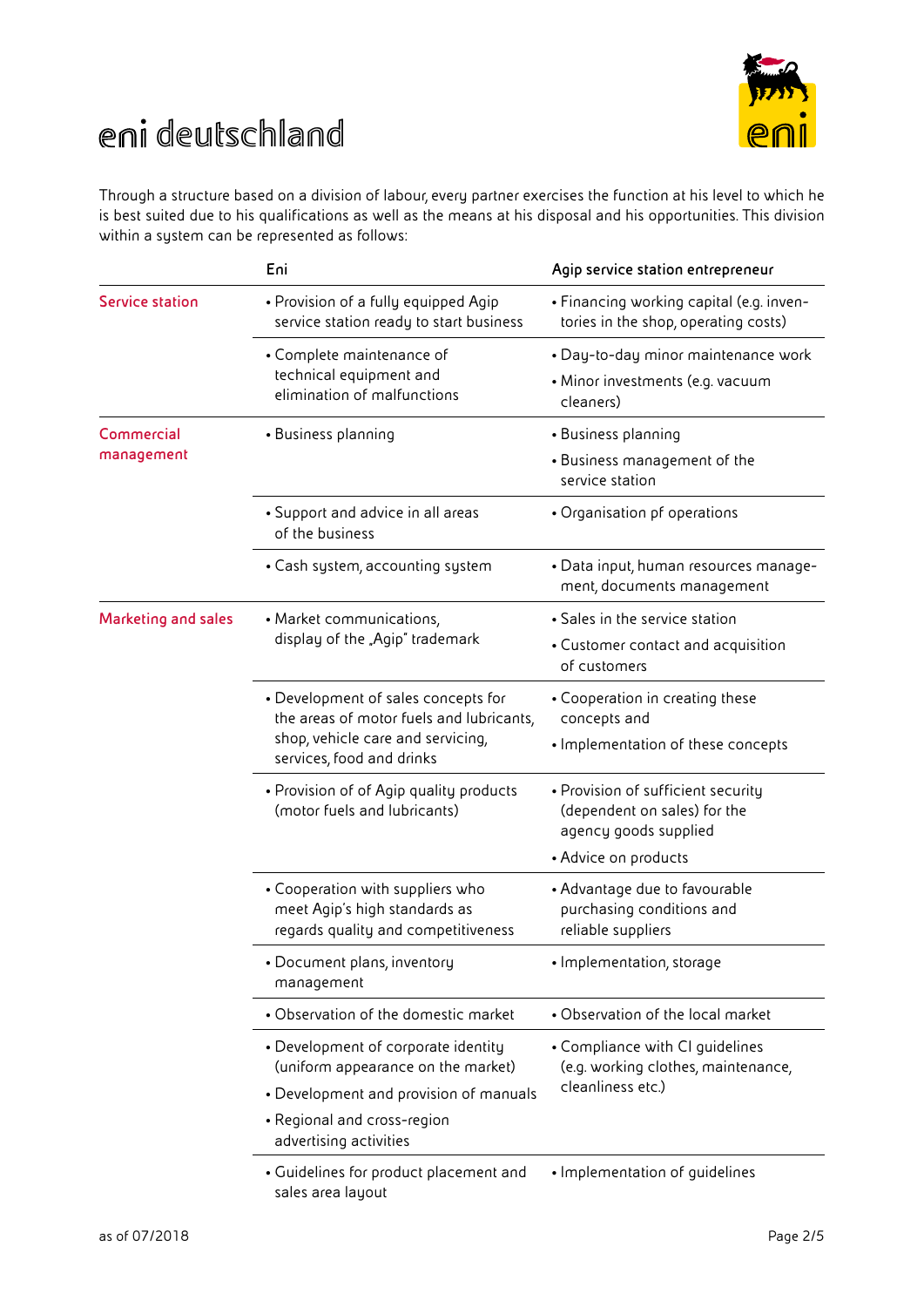



|                 | • Planning and organisation of<br>national campaigns<br>• Support in individual sales promotion<br>campaigns | · Uniform public presence in<br>carrying out the campaign                                 |
|-----------------|--------------------------------------------------------------------------------------------------------------|-------------------------------------------------------------------------------------------|
|                 |                                                                                                              | . Help in the planning and imple-<br>mentation of individual sales<br>promotion campaigns |
| Human resources | • Continuous training and further<br>training of Agip service station<br>entrepreneurs                       | • Support in training employees                                                           |
|                 | • Active participation in seminars<br>and training courses                                                   | • Recruitment and management of<br>employees                                              |

In addition to these functions, Eni supports its entrepreneurs by means of centralised purchasing conditions with suppliers in the field of shop goods, vehicle care and food and drinks.

# **YOUR BENEFITS AS AN AGIP SERVICE STATION ENTREPRENEUR AT A GLANCE:**

- $\vee$  easy access through the provision of an operation ready to start business
- $\vee$  tested and established operating system and product range
- $\vee$  comprehensive and up-to-date know-how through training
- ✔ simplification of business management through uniform system of accounting and cost control (EKW system)
- $\vee$  image of a large company
- $\vee$  targeted advice and consistent communication
- $\triangledown$  purchasing advantages through system suppliers focussed on supplying filling stations
- $\vee$  security and humanity through cooperation and membership of a group
- $\vee$  independence with limited financial risk

Moreover, experience increasingly shows that system companies, due to the structure described above, are considerably more successful than traditional companies in today's market environment and are much better in overcoming crisis situations. The best example is provided by the enormous growth in franchise operations in the food and drinks business.

#### **Pursuing goals jointly means talking to each other**

Use our online information medium Agip Extranet in order to ensure that you as an Agip service station entrepreneur are always provided by Eni with the latest information on the market, on marketing activities and all other types of information. In addition, the partner magazine "Il Modo" appears three times a year.

Our back-office area managers and filling station support team, who keep you abreast of important events and measures and provide support and advice in managing your Agip service station, are however of particular importance in the field of communication.

Moreover, an important aspect of our system are the regular workshops carried out together with Agip service station entrepreneurs and employees of Eni Deutschland, in which current marketing and sales concepts are developed jointly.

#### **Systems at Agip service stations**

Centre-stage in the "Agip Service Station" enterprise is occupied by people on the move with all their needs and wishes. We offer this category of customers an attractive range of retail products and services and endeavour to fulfil our customers' expectations and give them the feeling of "arriving en route" (even if one is not at home, one feels cared for and looked after by Agip).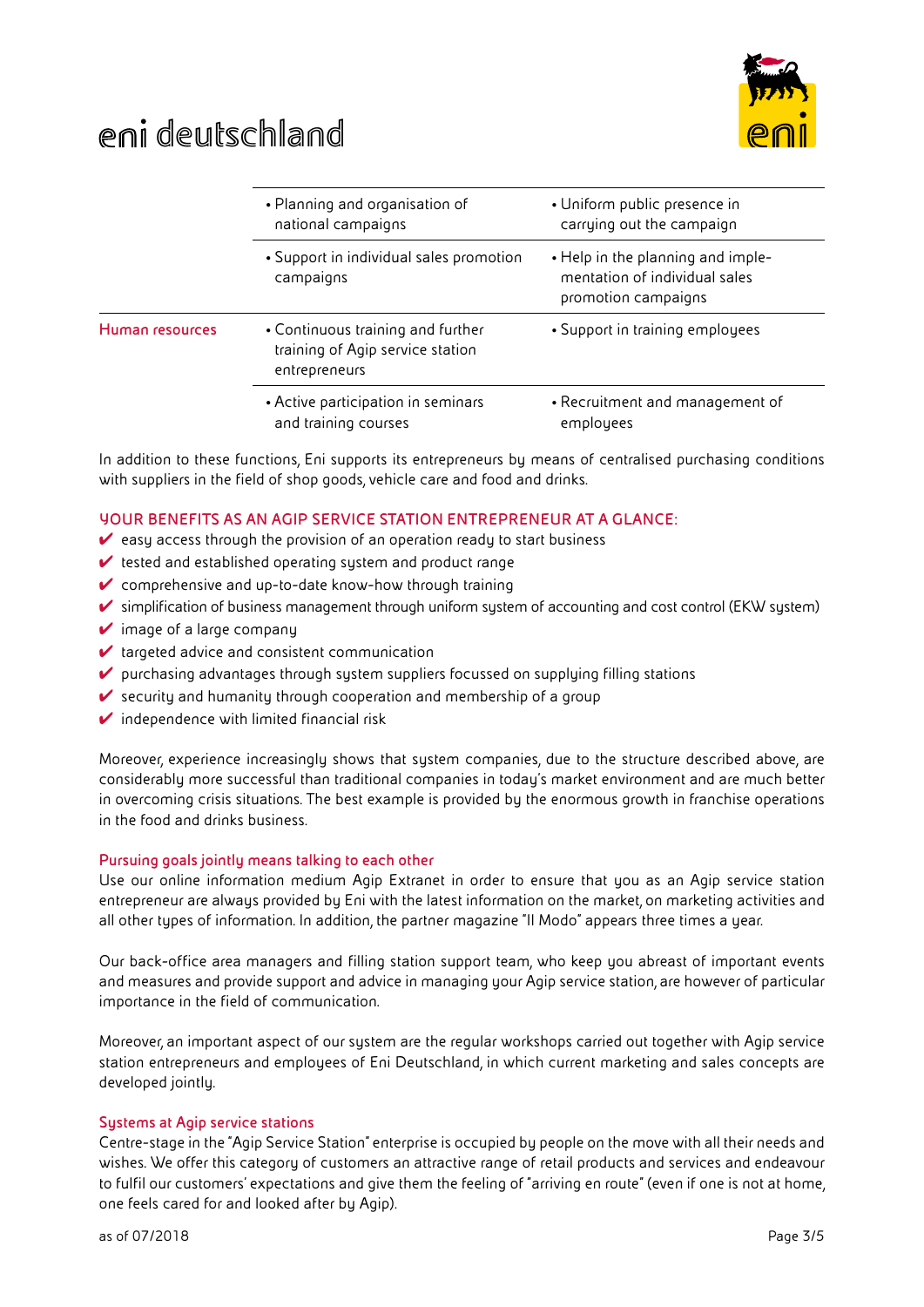# deutschland



**The most important pillars in an Agip service station are:**

### ➜ **Sale of motor fuels and lubricants**

All Agip service stations sell only Agip quality products, on which the Agip service station entrepreneur receives an agreed fixed commission, irrespective of the actual selling price.

 The provision of support and service to company car fleets is becoming ever more important in the sale of motor fuels. In this context, the MULTICARD has developed into an important success factor as our own multi-functional service card, which is accepted at more than 17,000 service stations throughout the whole of Europe. The MULTICARD enables the tank to be filled without exchanging any cash.

 Oil changes, repairs and road tolls can also be easily charged through the MULTICARD. In the field of motor oils, Eni offers its customers absolute top-quality products developed in their own high-tech laboratories and that for many years have been and still are successfully and thoroughly tested under the toughest conditions of Formula 1 motor racing.



# ➜ **The shop**

 Eni has developed a convincing convenience store system for its shops that offers all of its customers the greatest possible range of amenities. Combined with a hint of "Italian individualism", a public presence has been created which is quite distinct from the competition and in which the customer feels at ease and enjoys making his purchases.

 Thus, in addition to fresh foodstuffs and drinks, the product range of an Agip service station offers frozen foods, ice cream, snacks as well as food products for everyday requirements. The range of basic foodstuffs at fair prices is therefore covered. The Agip customer therefore finds everything that he needs for his immediate day-today needs.

 Furthermore, all "CiaoAgip Shops" offer a fixed range of Italian food specialities and wines, which helps us to convey Italian flair and enjoyment of life to the customer, making us unique and unmistakable on the filling station market in Germany.

# ➜ **Food and drinks / back shop**

 The emphasis with Espresso/CiaoAgip at more than 280 locations lies on bakery goods and Italian coffee specialities such as espresso, cappuccino or latte macchiato at sensible prices. Here too, Eni wishes to convey the Italian style of living to its customers and also thereby establish a clear distinction from its competitors. This rapidly growing segment will acquire even greater importance in the years to come.

# ➜ **Vehicle care**

 Using the brand name "CarWash", more than 250 high-value car wash systems with an identical product range are operated in the Agip network throughout the whole of Germany. Both the car wash programmes as well as the services offered are standardised so that the customer has no problems operating the system. These car wash systems not only comply with the highest environmental standards but are also a key factor in binding regular customers. That is why Eni endeavours constantly to improve its offer as well as the environmental compatibility, both with regard to the car wash systems themselves but also the cleaning products used.